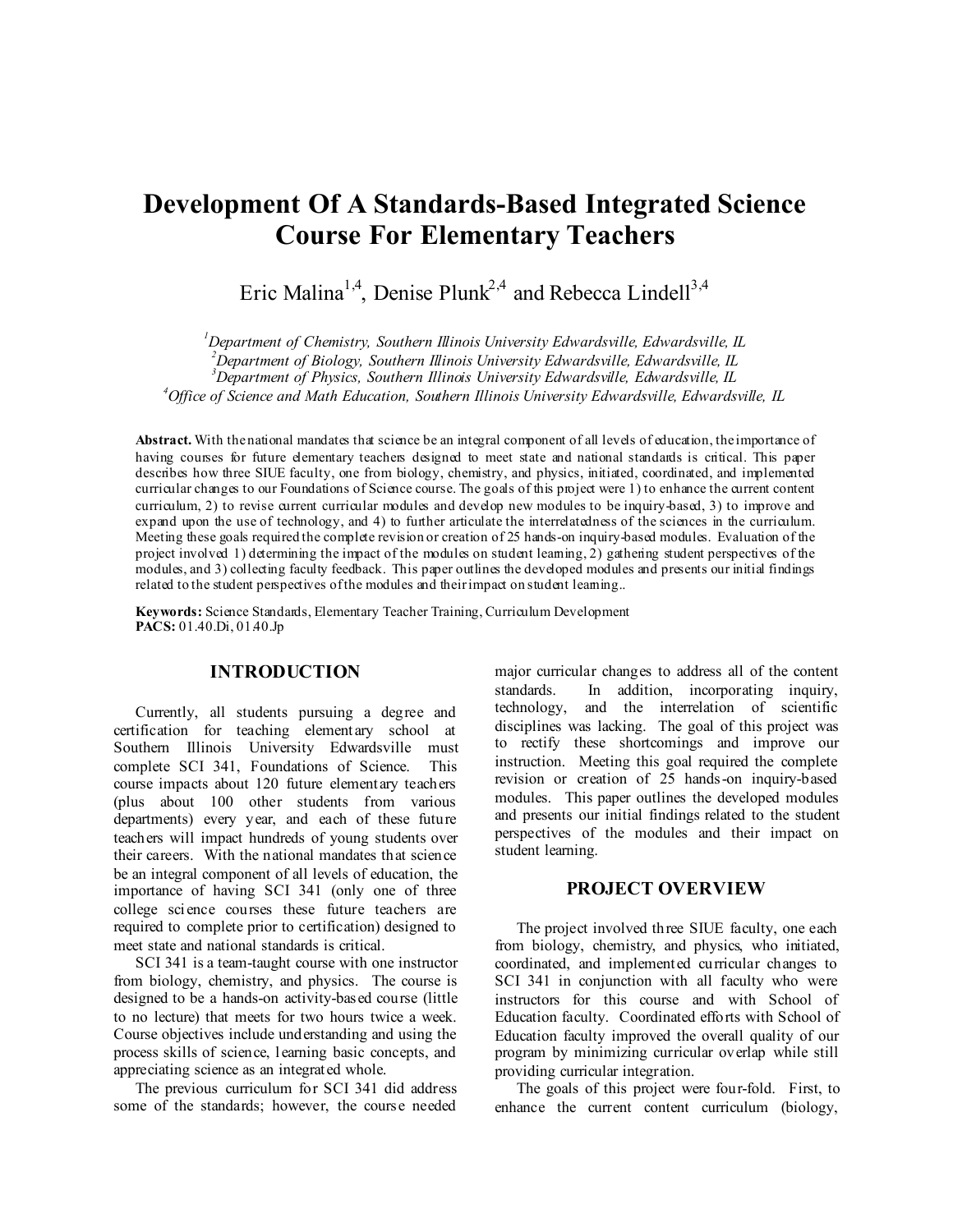chemistry, physics) to include earth, environmental and space sciences. Second, to revise current curricular modules and develop new modules to be inquiry-based in accordance with state and national science standards. Third, to improve and expand the use of technology by incorporating Calculator–Based Laboratory (CBL) into existing and newly developed modules. And fourth, to further articulate the interrelatedness of the sciences.

We enhanced the content curriculum by integrating topics into existing modules and by the development<br>of new modules. Space science topics were Space science topics were incorporated though the physics curriculum while environmental science topics were integrated into the biology curriculum. Earth science topics were not well integrated into the curriculum for multiple reasons; however, our future work will address this need.

We enhanced the level of inquiry by basing each lesson on a modified Karplus learning cycle<sup> $52$ </sup> that allowed students to experience inquiry-based activities in a cooperative learning environment. The modules were specifically designed to teach the science content through inquiry as well as model the learning cycle for the students.

Integrating technology was accomplished by developing multiple modules that utilized Calculator Based Laboratory (CBL) technology, used modern scientific equipment, and addressed how science, technology, and society are interrelated. Teaching technology was also introduced to students by way of SMART technology used for classroom presentations.

We enhanced the integrated nature of the course by specifically designing modules to be interrelated, with references to prior modules where appropriate. In addition, the modules for each discipline were dispersed throughout the semester to alleviate the perception that the course was three separate "minicourses" with three separate instructors. To emphasize the interdisciplinary nature of science, a portion of each exam would include an interdisciplinary section covering concepts that relate to all the science disciplines.

Evaluation of the project was threefold. First, exams were analyzed to evaluate the students' mastery of the content giving us some indication of the impact of the modules on student learning. These exams were analyzed using Primary Trait Analysis<sup>3</sup>. . Second, questionnaires were developed and administered via WebCT to gather the students' perceptions of each module. Third, questionnaires were developed to collect faculty feedback about the modules. Evaluation was an ongoing process with iterative improvements made with each semester.

# **SCIENCE 341 CURRICULA**

### **Activities Modules**

The SCI 341 curriculum is taught through a series of modules developed around a modified Karplus learning cycle. Table 1 lists the modules by title separated by discipline. Each module was designed for one two-hour class period except for Ecology (which requires three periods).

| <b>Biology</b>              | Chemistry                              | <b>Physics</b>              |
|-----------------------------|----------------------------------------|-----------------------------|
| Cells                       | Acids & Bases                          | Conservation of<br>Energy   |
| Characteristics of<br>Life  | Changes of State                       | Exploring Basic<br>Circuits |
| Classification/<br>Taxonomy | Classification of<br>Matter            | <b>Exploring Magnets</b>    |
| Ecology (Field<br>Biology)  | <b>Energy and Matter</b>               | Linear Motion               |
| Genetics                    | Measurement and<br>Excel               | Lunar Phases                |
| Microscopes                 | Nature of Science                      | Seasons                     |
|                             | Properties of<br>Matter                | Understanding<br>Waves      |
|                             | Science,<br>Technology, and<br>Society |                             |
|                             | Structure of Matter                    |                             |

TABLE 1. Lesson Title by Discipline

#### **Science Project**

Each student in SCI 341 was required to design and implement a science project in five stages. First, the student would submit three project ideas and worked with his/her mentor instructor to refine the project's focus. Second, the student would submit a three-page literature review discussing the science involved with his/her project. Third, the student would submit a list of materials and a detailed procedure. Fourth, the student would submit a draft of their full project containing abstract, safety information, purpose, hypothesis, literature review, materials, method, results including tables and graphs, conclusion, and possible future work. Stage five was identical to stage four; however, this was their final project paper that was graded by all faculty who taught the course. The criteria and expectations for each stage were clearly written in our "Guidelines for Science Project – Science 341" handout given to students the first day of class.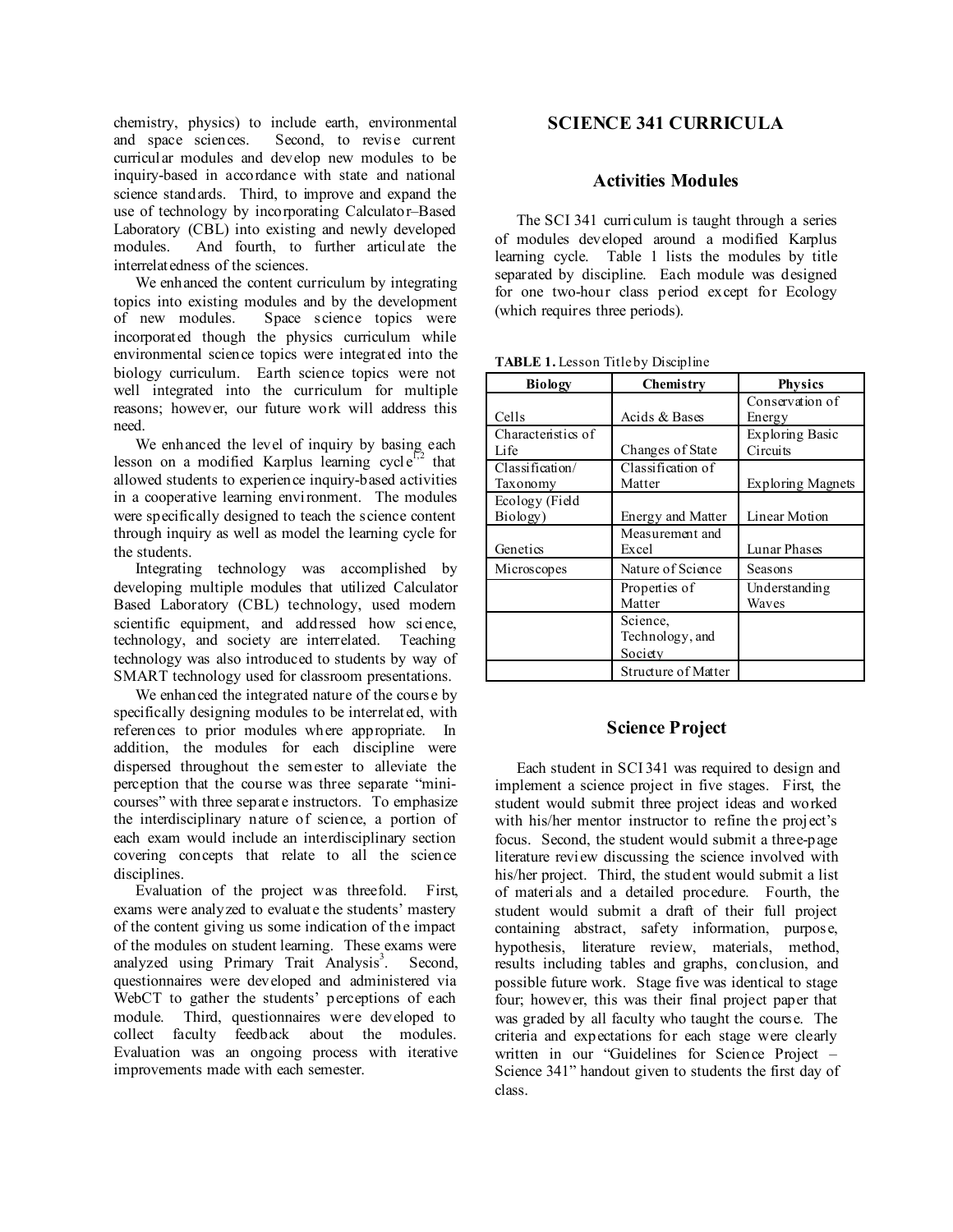Scoring of each stage was done by rubrics. To encourage students throughout the project, the rubrics allowed for returnable points: points that could be earned back if the mentor's feedback was taken and appropriate changes were made to their project. Since most students had little to no experience writing scientific papers, the returnable points allowed students to submit draft papers, learn what they had done well and what they needed to improve upon, and actually make the changes without seriously impacting their overall grade in the course.

## **EVALUATION**

#### **Impact on Student Learning**

Student learning was examined by using Primary Trait Analysis (PTA) based on student scores on exam questions (characterized by topics). We judged the instruction to be successful if the PTA were above 70%, moderately successful if above 60%, and not successful if below 60%. Table 2 summarizes the results with topics that were unsuccessful in italics.

#### **Student Perspectives**

Evaluation of the student perspective of the course was achieved by two methods: surveys probing student perspectives of each module and end-of-semester course evaluations. Students received points towards their overall grade by completing a ten-question survey about each module. Surveys were taken via WebCT (web-based course management system) and students had one week after completion of the module to take the survey. Surveys included six scaled response statements and four free response questions (see Table 3). To date, only average response values and frequency distributions have been examined for general trends and anomalous patterns. Typical patterns were seen in frequency distributions of scaled response items: high frequency of response around the mean with few to no outlying responses. No bimodal or flat distributions were observed. Average values are summarized in Table 3.

Thorough qualitative data analysis of free response questions was not completed at time of publication; however, initial findings indicated that qualitative data supported findings from scaled response data.

**Table 2.** Primary Trait Analysis Results

| 1 MUIL 20 1 IIIIMIY<br>Trait Thiat you recourts<br>Topic | <b>Section 1</b> | <b>Section 2</b> | Section 3 | Average |
|----------------------------------------------------------|------------------|------------------|-----------|---------|
| Cells                                                    | 70.76%           | 81.36%           | 73.75%    | 75.29%  |
| Characteristics of Life                                  | 78.70%           | 84.85%           | 75.69%    | 79.75%  |
| Classification                                           | 76.09%           | 89.06%           | 84.38%    | 83.17%  |
| Ecology <sup>4</sup>                                     | 52.09%           | 73.53%           | 72.71%    | 66.11%  |
| Genetics                                                 | 80.80%           | 78.96%           | 74.05%    | 77.94%  |
| Microscopes                                              | 96.74%           | 79.80%           | 79.86%    | 85.47%  |
| Atomic Structure                                         | 67.75%           | 66.48%           | 67.97%    | 67.40%  |
| Acid and Bases                                           | 52.90%           | 47.50%           | 46.21%    | 48.87%  |
| Changes of State                                         | 52.80%           | 63.91%           | 52.60%    | 56.43%  |
| Density                                                  | 75.00%           | 76.25%           | 76.14%    | 75.80%  |
| Graph Interpretation                                     | 67.70%           | 67.53%           | 83.33%    | 72.86%  |
| Heat of Reaction                                         | 51.45%           | 67.42%           | 62.50%    | 60.46%  |
| Intrinsic vs. extrinsic                                  | 65.22%           | 75.00%           | 67.05%    | 69.09%  |
| <b>Multiple Proportions</b>                              | 69.57%           | 67.50%           | 59.09%    | 65.39%  |
| Physical/ chemical changes                               | 94.93%           | 78.33%           | 83.33%    | 85.53%  |
| Circuits                                                 | 63.26%           | 55.45%           | 65.42%    | 61.38%  |
| Energy                                                   | 43.77%           | 42.73%           | 57.22%    | 47.91%  |
| Linear Motion                                            | 88.04%           | 75.18%           | 75.78%    | 79.67%  |
| Lunar Phases                                             | 54.97%           | 66.54%           | 53.25%    | 58.25%  |
| Magnets                                                  | 70.47%           | 62.71%           | 66.67%    | 66.62%  |
| Seasons                                                  | 41.67%           | 54.39%           | 57.58%    | 51.21%  |
| Wave Motion                                              | 68.12%           | 64.38%           | 56.52%    | 63.00%  |
| Interdisciplinary 1                                      | 73.91%           | 73.64%           | 67.50%    | 71.68%  |
| Interdisciplinary 2                                      | 89.28%           | 72.33%           | 74.93%    | 78.85%  |
| Interdisciplinary 3                                      | 63.91%           | 78.01%           | 63.91%    | 68.61%  |